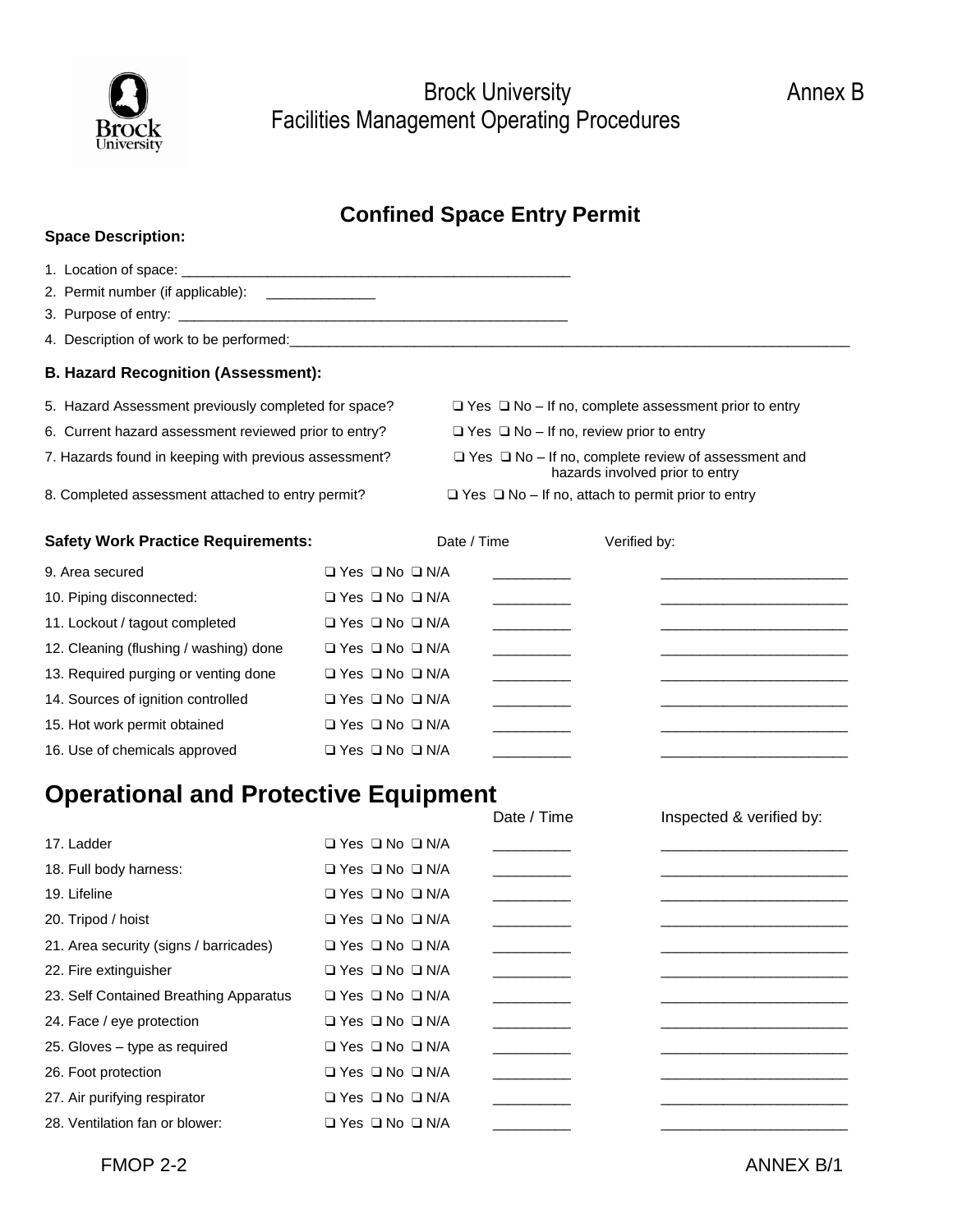

### Brock University **Annex B** Facilities Management Operating Procedures

| 29. Communication method<br>(radio, verbal, visual) | $\Box$ Yes $\Box$ No $\Box$ N/A |  |
|-----------------------------------------------------|---------------------------------|--|
| 30. Device to summon rescue team                    | $\Box$ Yes $\Box$ No $\Box$ N/A |  |
| 31. Other (specify)                                 | $\Box$ Yes $\Box$ No $\Box$ N/A |  |

# **Air Monitoring Device(s) / Data:**

| Name of Device | Model #<br>Serial / sequence # |  | Calibration due date | Pre-use check performed by? |  |  |
|----------------|--------------------------------|--|----------------------|-----------------------------|--|--|
|                |                                |  |                      |                             |  |  |
|                |                                |  |                      |                             |  |  |
|                |                                |  |                      |                             |  |  |
|                |                                |  |                      |                             |  |  |

32. Attendant air sampling required (select one)  $\Box$  Continuously  $\Box$  Every \_\_\_\_\_ minutes

33. Air Sampling results:

|      |             | Air sampling required for (complete where applicable) |              |               |                           |                |                 |  |  |  |
|------|-------------|-------------------------------------------------------|--------------|---------------|---------------------------|----------------|-----------------|--|--|--|
| Time | Sampled by: | $O_2$ (19.5 – 23%)                                    | $< 10\%$ LEL | $<$ 25 ppm CO | $< 10\%$ H <sub>2</sub> S | Stratification | Other (specify) |  |  |  |
|      |             |                                                       |              |               |                           |                |                 |  |  |  |
|      |             |                                                       |              |               |                           |                |                 |  |  |  |
|      |             |                                                       |              |               |                           |                |                 |  |  |  |
|      |             |                                                       |              |               |                           |                |                 |  |  |  |
|      |             |                                                       |              |               |                           |                |                 |  |  |  |
|      |             |                                                       |              |               |                           |                |                 |  |  |  |
|      |             |                                                       |              |               |                           |                |                 |  |  |  |
|      |             |                                                       |              |               |                           |                |                 |  |  |  |

## **Entrant In / Out Record:**

| Name | Time In | Time Out | Time In | Time Out | Time In | Time Out | Time In | Time Out |
|------|---------|----------|---------|----------|---------|----------|---------|----------|
|      |         |          |         |          |         |          |         |          |
|      |         |          |         |          |         |          |         |          |
|      |         |          |         |          |         |          |         |          |

#### **G. Rescue Information:**

34. Type of rescue  $\square$  Manual extraction (i.e. rescue team enters confined space to retrieve personnel?)

Extraction via retractable lifeline, which requires one of the following:

Lifeline attached to movable tripod / hoist mechanism

□ Lifeline attached to fixed point - Specify location:

- 35. Communication system in place? <br>  $\Box$  Two-way radio  $\Box$  Hand signal  $\Box$  Verbal
- 36. Rescue equipment available, inspected and in good condition (Refer to Section C)  $\Box$  Yes  $\Box$  No
- 37. Rescue team in place and available to perform rescue if required:  $\square$  Yes  $\square$  No
- 38. Campus Security called and shown entry location  $\Box$  Yes  $\Box$  No
- 39. All rescue team members trained and competent in:  $\square$  On-site rescue procedures  $\square$  First aid CPR
	- □ Care, use and control of rescue equipment